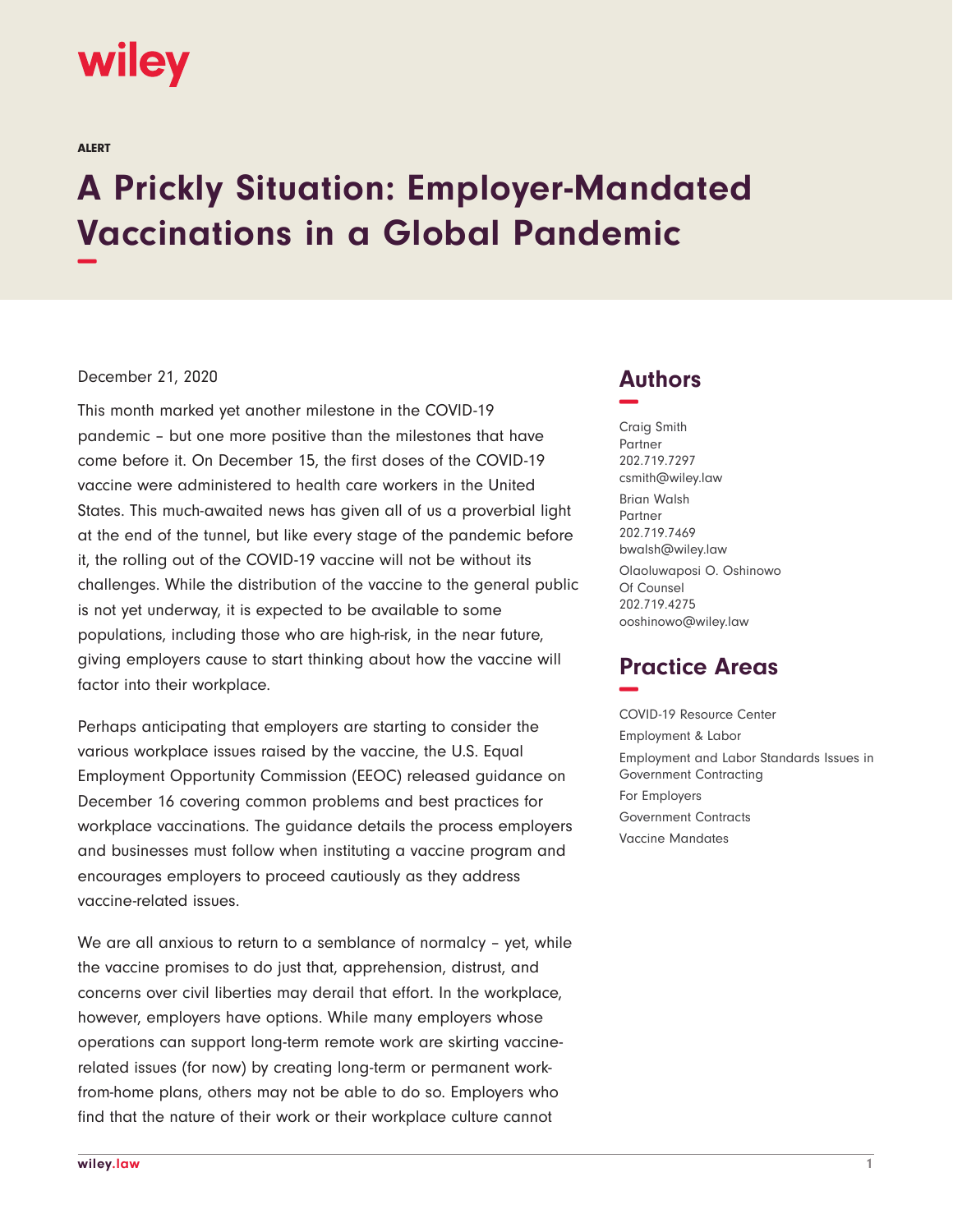support long-term or permanent remote work do, however, have the option of mandating vaccinations before employees return to the physical workplace. But it is not a mandate that should be instituted without careful evaluation of the risks, potential liabilities, and alternatives.

This guide examines the legality of employer-mandated vaccinations, as well as the risks and potential liabilities. We then discuss alternative approaches to mandating workplace vaccination to achieve companywide immunization and safety goals.

#### **Legality**

Requiring vaccinations as a condition of employment is not new. Health care workers, educators, and employees in a number of other industries are regularly required to provide proof of vaccination as a condition of employment. Whether an employer can mandate a vaccine as a condition of employment depends on the type of employment relationship, however, be it at-will or contractual.

At-Will Employees. In general, employers can mandate that at-will employees receive a vaccination. Both the EEOC and the Occupational Safety and Health Administration (OSHA) have stated that mandatory flu vaccinations are permissible, with the caveat that employers are obligated to consider accommodations for employees with disabilities or religious beliefs that prohibit vaccination. The EEOC has also said, however, that "[g]enerally, ADA-covered employers should consider simply encouraging employees to get the influenza vaccine rather than requiring them to take it." The ADA concerns are detailed further below.

Contractual Arrangements. Understanding whether a vaccine mandate is permissible for contracted employees depends heavily on the terms of the contractual agreements. For independent contractors or contract employees who have not yet been engaged, companies may require vaccinations as a condition of engagement if they include appropriate language in the contract that creates and governs the relationship. If a company has an existing relationship with a contractor or an employee who is employed for a set term, things can get more complicated. Generally, companies cannot mandate vaccinations as a term of continuing employment absent existing contractual language that would permit such a mandate or an amendment to the contract. In both instances, we highly recommend a careful review of proposed or existing agreements with the assistance of legal counsel.

Unions. Similarly, employers that are subject to collective bargaining agreements must rely on a careful review of the terms of those agreements to understand what, if any, limitations exist concerning their ability to mandate vaccinations. Employers with unionized workforces must also consider the extent of their duty to bargain over vaccine programs and the effect any management rights clauses may have on the creation and implementation of such programs.

Government Programs. In addition to the foregoing concerns, employers working on government contracts may have additional considerations when deciding whether to mandate vaccinations. In particular, employers with government contracts that include key personnel requirements must proceed with caution before implementing a mandatory vaccination program. For example, suppose a key employee opts to forgo vaccination. In that case, the employer could face the difficult choice of losing the employee or granting an ad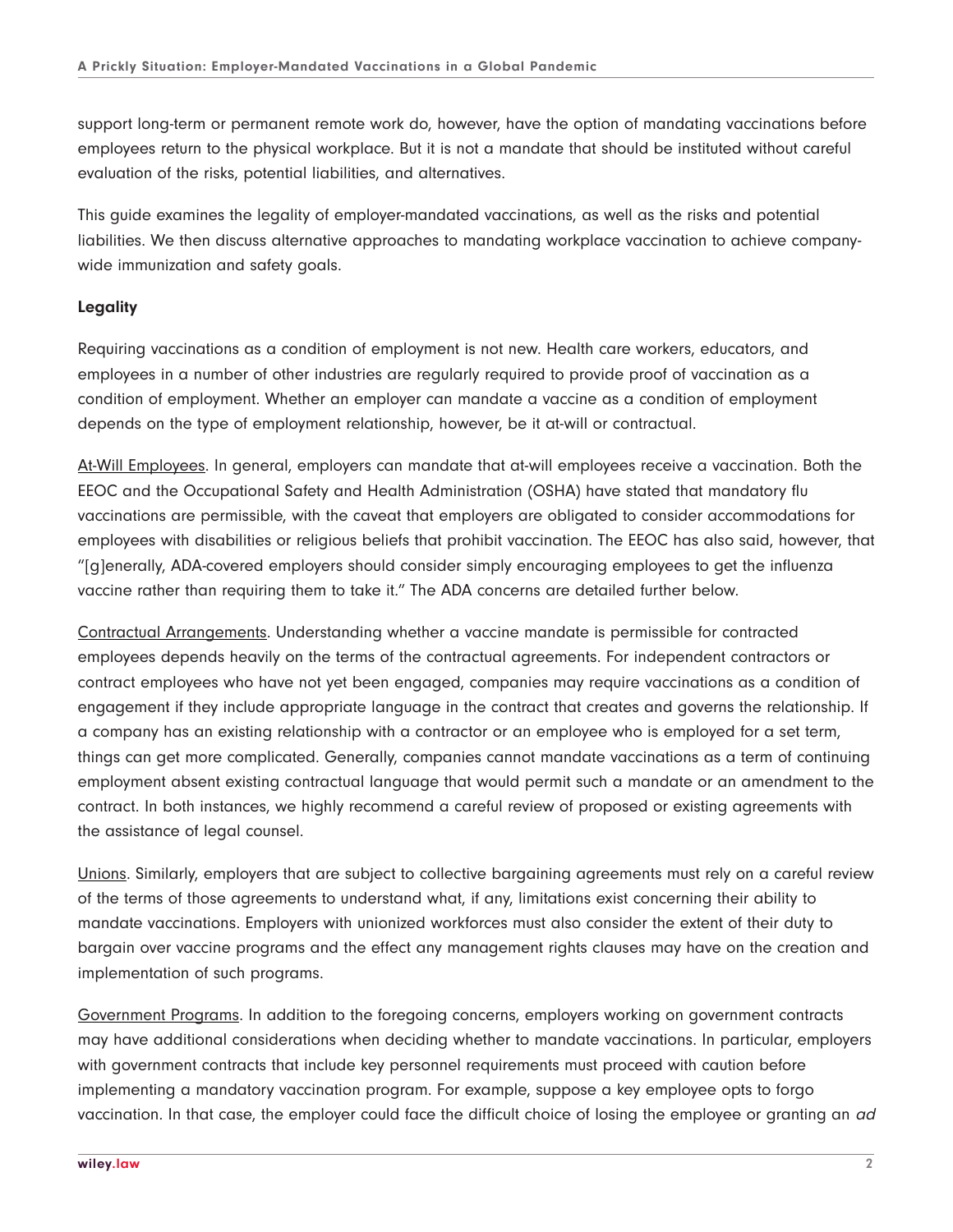hoc exception to the vaccination requirement. The former option could have adverse collateral effects depending on the contract's key-personnel terms, while the latter option could create the potential for discrimination claims.

An additional concern for government contractors relates to the potential need to provide reasonable accommodations to employees who cannot receive the vaccine for health or religious reasons. Government contractors are frequently in a different position than non-contractor employers regarding what is and is not a reasonable accommodation for their employees. For example, many government contractors must work in or access specific client sites or secure facilities, making work from home or isolation accommodations impossible. All these issues can lead to increased liability for government contractors, who are advised to proceed very cautiously before implementing such a program.

State Law. As always, employers must review relevant state law before mandating any vaccinations. Some states prohibit mandatory vaccination requirements, while others have more expansive exemptions from vaccination requirements (such as exemptions for ethical and personal beliefs, in addition to religious beliefs).

#### **Administering a Vaccination Program and Potential Liabilities**

Even if an employer can legally mandate that its employees receive a vaccination for COVID-19 or any other virus, there are significant exceptions for employees with sincerely held religious beliefs that prevent them from getting vaccinated and those who need accommodations under the Americans with Disabilities Act (ADA). Additionally, employers must be careful not to run afoul of the National Labor Relations Act (NLRA), which protects even non-unionized employees who take concerted action.

ADA Accommodations. Employers must always be mindful of exemptions and accommodations for employees based on the ADA. An employee requesting an accommodation or exemption from a mandatory vaccination program must first establish a covered disability. There is not currently a consensus among the courts on whether vaccination sensitivity is a covered disability, but other conditions such as allergies or an illness may entitle an employee to an accommodation in lieu of receiving the vaccination. OSHA has also emphasized that "an employee who refuses vaccination because of a reasonable belief that he or she has a medical condition that creates a real danger of serious illness or death (such as a serious reaction to the vaccine) may be protected under Section 11(c) of the Occupational Safety and Health Act of 1970 pertaining to whistleblower rights."

According to the EEOC's latest guidance, even under the ADA, an employer may have a "qualification standard" that includes a requirement that an individual not pose a "direct threat" to the health and safety of others in the workplace. COVID-19 may be a direct threat if the employer finds that the unvaccinated individual would expose others to the virus. In such a case, the employer must then try to provide a reasonable accommodation that would eliminate or reduce the risk.

As with other ADA accommodations, an employer is not required to provide an accommodation that creates an "undue hardship." What constitutes an "undue hardship" in the context of COVID-19 is an evolving issue, but the EEOC has stated that "the circumstances of the pandemic [are] relevant to whether a requested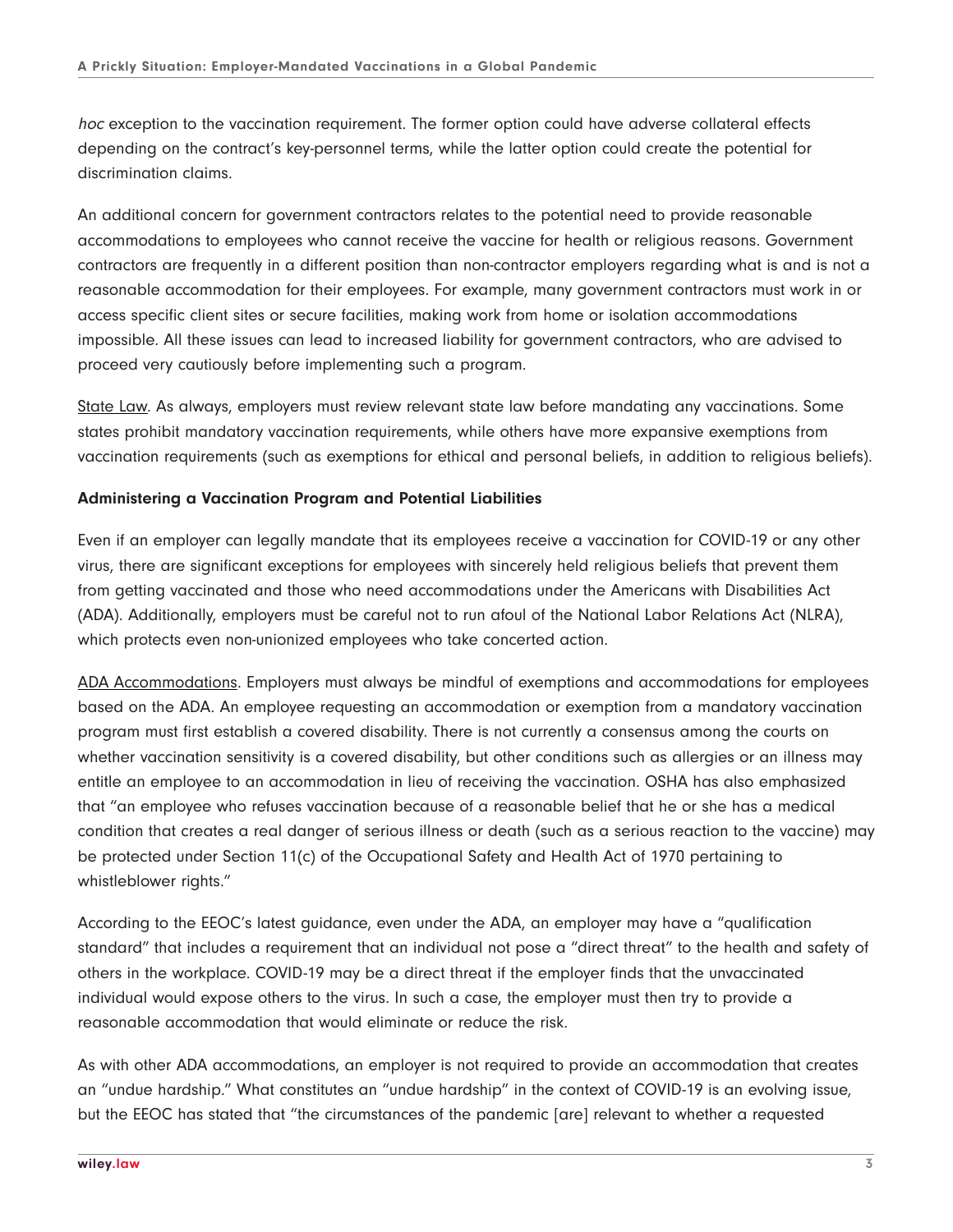accommodation can be denied because it poses an undue hardship." There is a possibility that some states or localities may mandate the vaccine for state citizens or subgroups of citizens to preserve health and welfare. In that case, an employer may be able to cite the state mandate as support that there is an undue hardship. Allowing an employee to opt out of the vaccine may not be feasible if such an action puts clients and other employees at risk, but the employer will have to consider other options such as work-from-home arrangements or increased infection control procedures.

Screening Questions. Some employers may feel the need to ask employees screening questions before mandating a vaccination or administering the vaccination on-site. These questions are likely to elicit information about a medical condition and are therefore subject to the ADA standards for medical inquiries. Thus, employers must be able to show that these screening questions are "job-related and consistent with business necessity." Employers should also consider alternatives to asking screening questions, such as requiring employees to receive vaccinations from a third party, in which case the ADA is not implicated, or making vaccination voluntary.

Religious Accommodations. Under Title VII, a "sincerely held religious belief" may entitle an employee to religious accommodation, although personal and ethical anti-vaccination positions will not. Thus, to be entitled to an accommodation, the employee must first demonstrate that they have a "sincerely held religious belief" that prevents them from receiving the vaccine. If an employee can meet that burden, their employer must engage in the interactive process to determine a suitable accommodation. Like with ADA accommodations, an employer may deny such a request if it poses an "undue hardship," although the threshold for showing a particular accommodation presents an undue hardship is lower in the religious accommodation context.

Concerted Action. Even in non-unionized workforces, employees have a right under the NLRA to engage in concerted action for the purpose of "mutual aid and protection." This right may protect employees who choose to work together to protest against a mandatory vaccine policy, organize discussions around the policy, or band together to refuse immunizations. It is vitally important that employers consult with legal counsel to understand how to frame their responses to such activities to avoid an unfair labor practice charge.

Workers' Compensation. If an employer mandates the vaccine, an employee's adverse medical reaction to a vaccine may trigger coverage under the various state workers' compensation regimes. Accordingly, employers considering a mandatory vaccine requirement should evaluate the potential implications of such adverse reactions and the potential for workers' compensation claims, especially given that the COVID-19 vaccine is a new vaccine with unknown long-term effects.

#### **Employee Relations**

In addition to the legal issues, employers should also consider the impact of a mandatory vaccination program on employer-employee relations, especially given the apprehension around the COVID-19 vaccine and the intensity of the social and political conversations surrounding the pandemic generally. For example, in an August 2020 study, nearly a third of Americans reported that they would refuse a COVID-19 vaccine. Not a day goes by without another news story about someone refusing to wear a mask, which is by every measure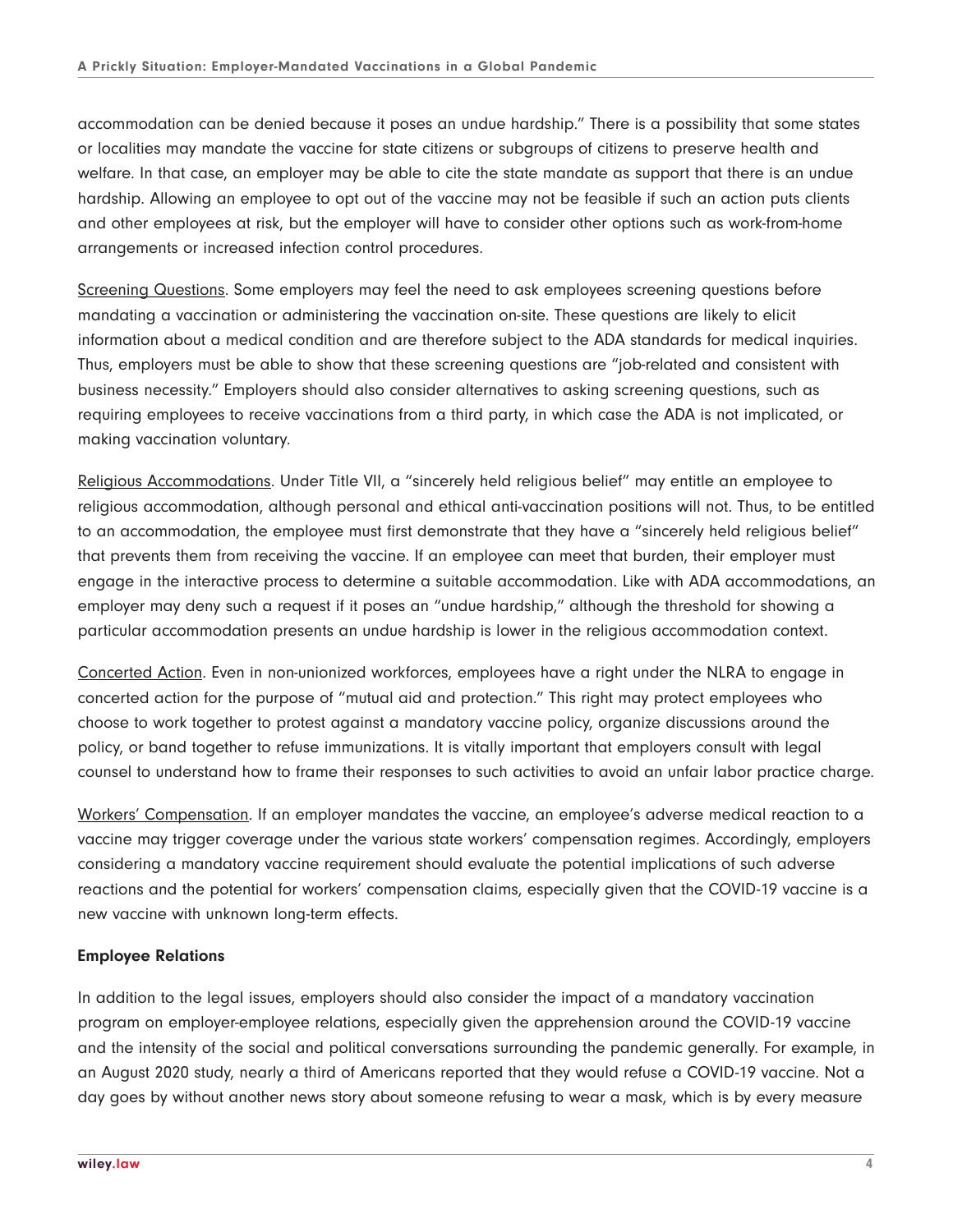a much less invasive method of infection control. There will almost certainly be employee backlash to a mandatory vaccine program, one that may also impact public relations in a time when employers are under increased scrutiny for their handling of workplace issues and pandemic-related issues in particular.

#### **Alternatives to a Mandatory Vaccination Program**

Given the potential for backlash, as well as the risks of liability described above, employers should consider whether there are alternative approaches from a mandate that can achieve company-wide or nearly company-wide vaccination. For example, companies could offer an incentive, such as a monetary bonus or a special recognition payment, to employees who participate in a wellness program and make the vaccine a key qualifier for the payment. Such an incentive can be rolled into existing wellness programs, but companies can also set up a simple wellness program internally. Other options include giving employees time off to get the vaccine or providing the vaccine at work, covering the cost of vaccination, or promoting the vaccine through company-wide messaging or educational programs.

Of course, this approach does not guarantee 100% workplace vaccination compliance, and it is not without risks. Employers that offer a cash payment to those who receive vaccinations could find themselves facing a discrimination suit from employees who are unable to receive a vaccine for either medical or religious reasons. Employers could consider having a partial mandate for only those parts of the organization that cannot work remotely or may be at higher risk of exposure, but would need to be careful not to accidentally single out certain populations such as older workers. Ultimately, any program, whether it is a mandatory vaccine program or an incentive program, must be designed carefully with discrimination concerns in mind and with careful consideration of practicalities such as how such a program will be administered.

#### **Next Steps**

The vaccine is here. It may not yet be available to the general public, but that day is coming. Employers should start planning now for this next phase of the COVID-19 pandemic and how the vaccine will fit into their organizations' plans for moving forward. The necessary first step is to very carefully consider whether a mandatory policy is truly necessary for the business or whether alternatives, or even a carefully executed partial mandate, are viable options. Even though we are all anxious to get back to normalcy, if remote work is an option, it may be worth sticking with that approach in lieu of a mandatory vaccine program for a while longer.

Every business and organization wants to be on the cutting edge and a leader in their industry, but as with everything COVID-19, no employer should feel the need to rush to take advantage of the vaccine. The vaccine certainly brings a sense of turning the corner, but as always, a measured approach is the best approach.

### **Contact −**